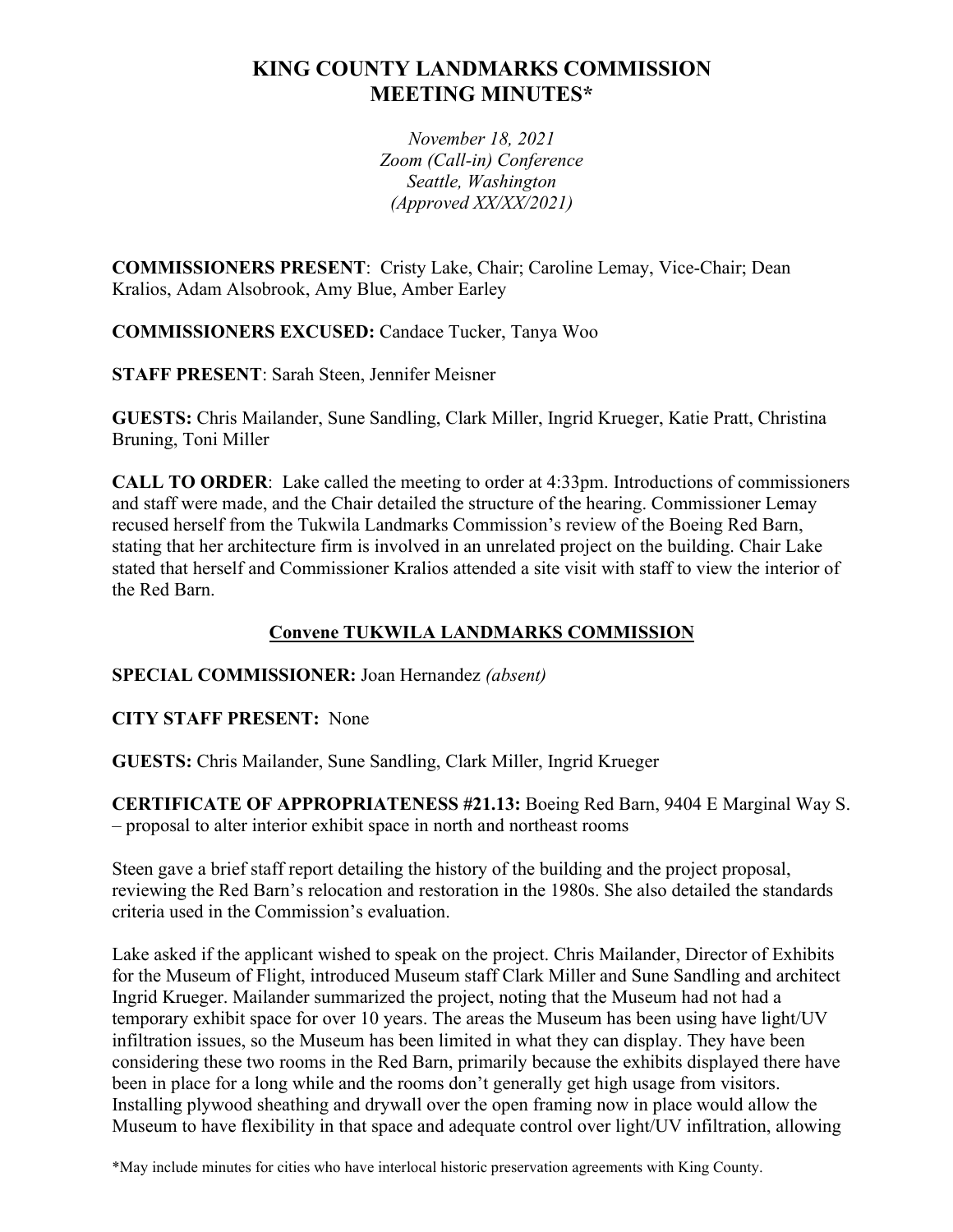King County Landmarks Commission Meeting Minutes November 18, 2021 Page **2** of **6**

them to meet stringent climate requirements for temporary and traveling exhibits. He said they would be happy to answer any questions the Commissioners had.

Lake asked if the Commissioners had any questions for the applicant. Hearing none, she asked for members of the DRC to report on their meeting. Commissioner Kralios discussed some of the questions that arose during their review, including the positioning of the new stud wall between the long northeast room and the main volume of the barn. The DRC concern was that the new wall would encompass and obscure the large wood posts, bracing and beams which are an important character-defining feature of the barn's exposed wood structure in the main volume. They requested an interior elevation drawing of the wall from the main space of the museum. The project architect, Ingrid Krueger, shared her screen to go over the drawing sheet. She noted that per the DRC discussion they adjusted the location of the proposed interior wall slightly north to better reveal the large historic structural elements. She also raised the question of the sheathing on the south side of the new wall, facing the main volume. The initial design called out wood shiplap.

Kralios followed up on the sheathing question, further explaining their discussion on whether wood shiplap or gypsum wallboard should be applied on that side to achieve both material compatibility and differentiation. He said they also discussed the importance of plywood sheathing in some areas to tie into the seismic upgrade to the building, noting that these alterations were reversible if necessary. Kralios said the DRC was in support of the proposal overall.

Lake opened the public comment period. Hearing no requests to speak, she asked if the Commissioners had any questions for applicants or staff. Commissioner Alsobrook said it was unclear if the plywood covering the windows would be painted on the outside face. Mailander said the glass was currently covered with opaque black vinyl to restrict light intrusion into the exhibit space. He said the vinyl coverings will be repaired as needed and will remain in place, so the plywood would not be visible from the outside. Kralios recalled that another element of the DRC discussion was the interior window trim, saying the DRC recommended the Museum retain and store the trim for reinstallation if the plywood sheathing was removed in the future.

Commissioner Blue asked for and received clarification regarding the current location of two single doors proposed to be salvaged and moved for use as a double door. Lake asked if there were any additional questions. Hearing none, she closed the public comment period and requested Commissioner deliberation.

Blue noted that the 1916 spatial layout was called out as a feature of significance, but the temporary cloth and aluminum frame wall had divided the space for some time. She asked if replacing the temporary wall with a permanent wall would have an appreciable impact on the spatial layout. Steen stated that in the staff recommendation the standards had been met "in balance", meaning that there would be an impact to a significant feature, but not ultimately a destructive or irreversible impact, and that the change might help satisfy other criteria. Blue said she appreciated pushing the new wall to the north to better reveal the structural element and briefly touched on the covering of the windows. Lake said that the exposed framing in the Red Barn is a significant feature and applying plywood and drywall will alter the feel of the space, but acknowledged that installing a continuous surface with adequate light control is important for the continued use of that space for Museum exhibits.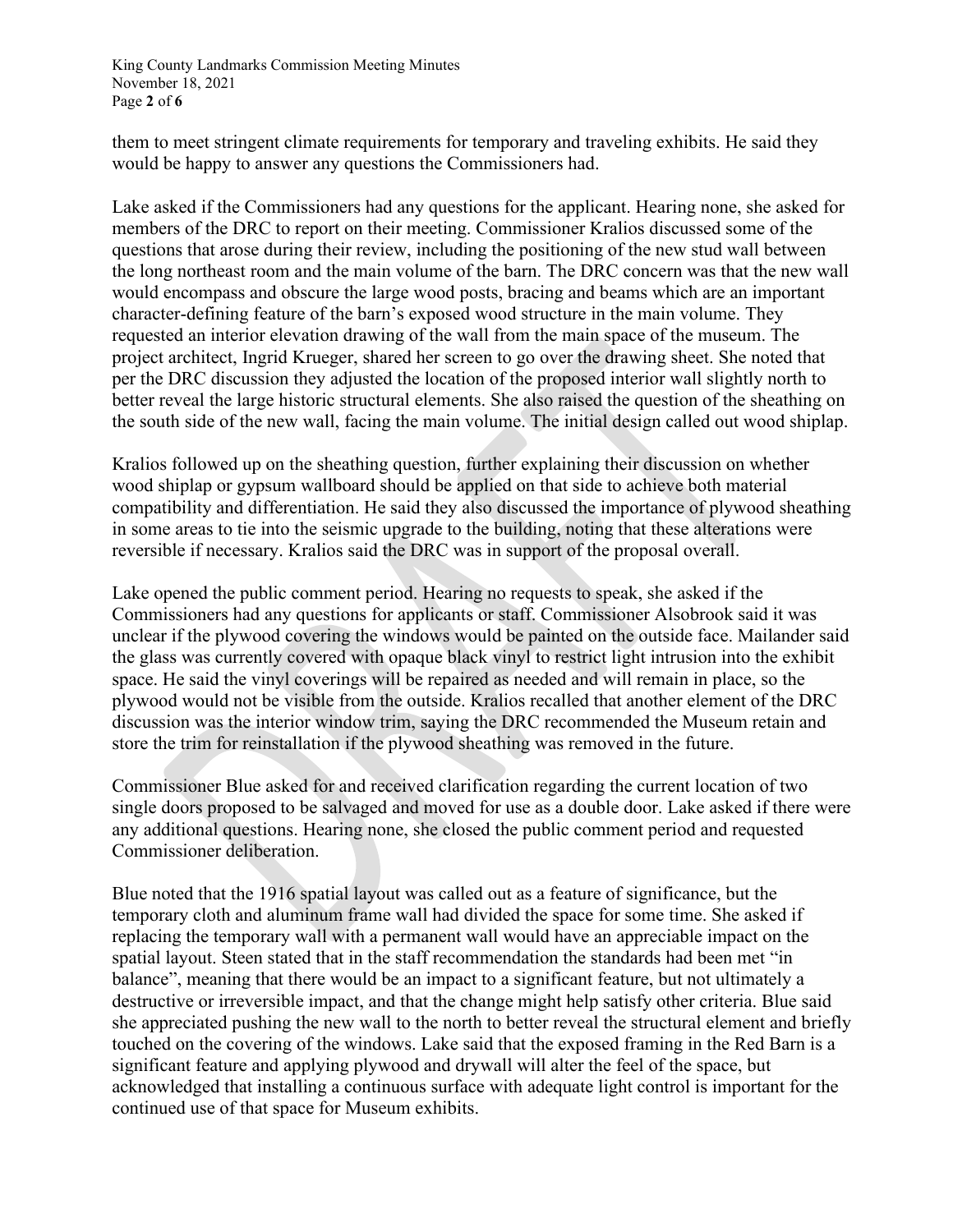King County Landmarks Commission Meeting Minutes November 18, 2021 Page **3** of **6**

Kralios said that the perceived volume of the space and the relationship of the spaces to one another won't be affected by this proposed change.

Hearing no further discussion, Lake asked for a motion.

Blue/Earley moved to approve CoA 21.13 for interior modifications to sections of the Red Barn as proposed and recommended by the DRC. The motion passed 5-0 with Commissioner Lemay recused.

#### **PUBLIC COMMENT:** None

**ADJOURN:** The TLC adjourned at 5:12 p.m.

## **Convene ISSAQUAH LANDMARKS COMMISSION**

#### **SPECIAL COMMISSIONER:** Todd Sargeant

**CITY STAFF PRESENT:** Christen Leeson

**GUESTS:** Christina Bruning, Katie Pratt

### **PUBLIC HEARING: Landmark Nomination of Coutts Garage Building**

Steen gave a brief overview of the nomination process, noting that HPP staff architect Todd Scott had evaluated the property as eligible as A3 as well as A1. Katie Pratt, preservation consultant and nomination author, gave a presentation on the nomination, describing the history, development and significance of the Coutts Garage Building in Issaquah.

Commissioner Blue thanked Pratt for her presentation and asked for some clarification on the treatment of the façade sandstone when the garage was used as a health food store. Pratt said it looked in the photographs as if it had been painted or covered over. Sargeant said that in the 1980s the pilasters were covered with plywood and painted. Steen reported that the owner had come before the Commission a year or so ago to request feedback on the repair treatment of the alley wall, which had water issues and other deterioration. In response, the Commission recommended a solid finish, rather than exposed hardie plank or panel, and the owner complied by applying a stucco plaster finish to underlying hardie panel siding.

Chair Lake opened the floor to public comment. Hearing no comment, Lake closed the public comment portion of the hearing and asked if the Commissioners had any question for the applicant or staff. Commissioner Kralios asked if staff had any photos of the former conditions of the side and rear elevations of the garage. Steen displayed what King County had on file for the alley and rear elevations. Alsobrook asked what the period of significance for the garage is. Steen noted that King County doesn't include period of significance in their nomination forms, so aside from important build dates and the 40-year threshold, significance isn't attached to a specific time period. Commissioner Sargeant said he was surprised the garage had served as the Greyhound bus stop at one time. Lake mentioned that the Fritt's family, who ran the garage at some time, also had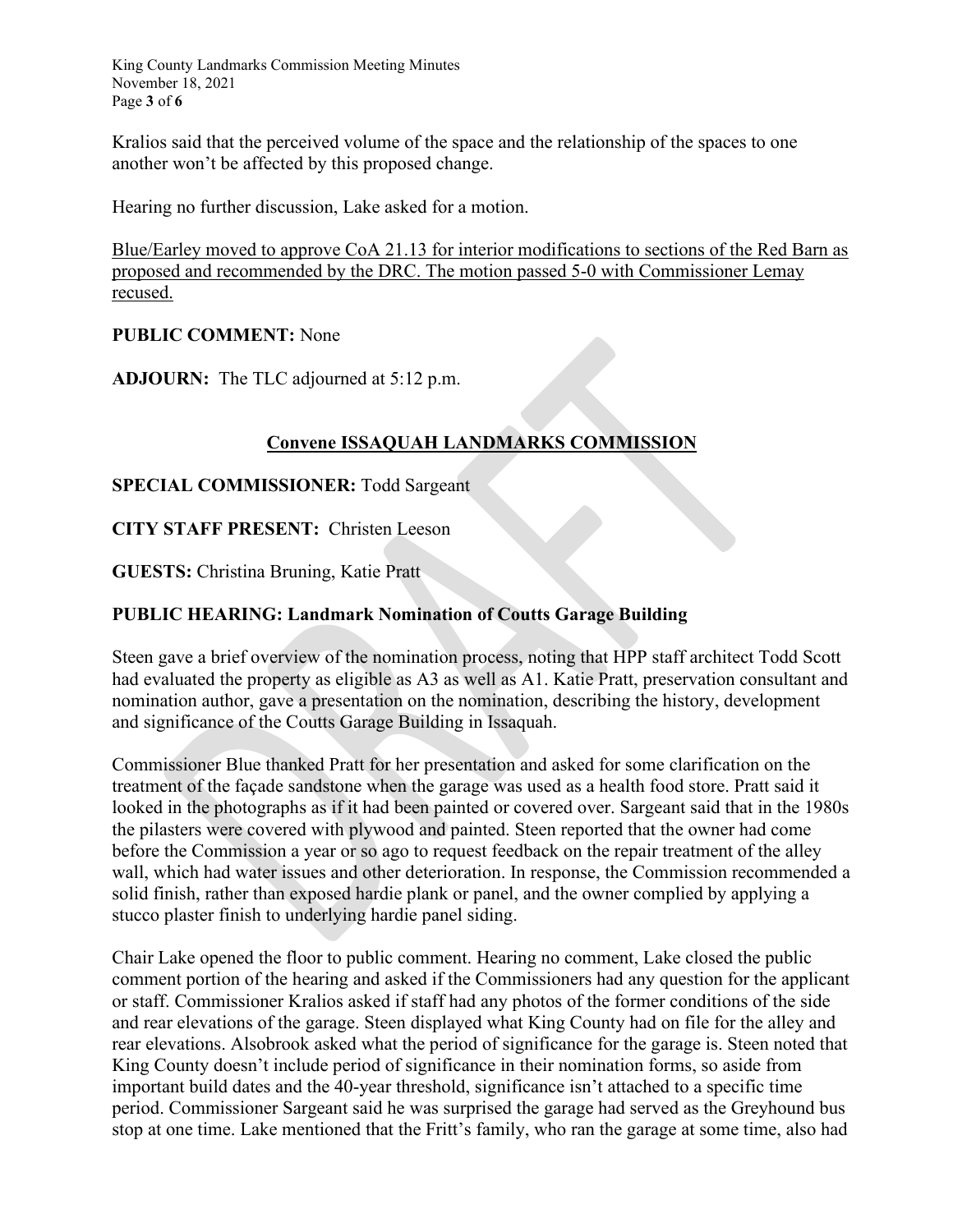King County Landmarks Commission Meeting Minutes November 18, 2021 Page **4** of **6**

a business in the Snoqualmie Valley. Sargeant asked if there were photos of the roof showing the clerestory, which is not visible from the street. Pratt said she was not able to access the roof during the site visit. Kralios asked if openings were added to the alley elevation. Steen said it was likely, since apartments were added to the rear of the building at some point but she didn't know when. Commissioner Lemay screen shared a google map view showing the clerestory windows on the roof. Alsobrook discussed what features of the exterior are significant, noting that the form of the garage is one of its character-defining features. Kralios asked if all the exterior features are significant, since there have been alterations over the years that have caused the building to lose integrity. He said he would call the garage a reasonably intact example. Alsobrook said the garage is eligible as a whole, inclusive of the changes that have been made to the building. The changes essentially show the history of development trends of commercial buildings over time. He noted it wasn't the best example of an intact 1920s commercial block, but it reflected significance in Issaquah because of the commercial trends of alteration over its lifetime. Lemay continued the discussion around the difference between criteria A1 and A3, saying that its significance related to overall historical patterns was clear, but said she was having issues with the architectural component of A3. Kralios agreed, asking if it really possessed integrity of design when so much of the original design, workmanship and material has been changed. Steen agreed the building was no longer readable as a garage but was actually still readable as a 1920s commercial block in Issaquah, because few if any still exist there. Lemay asked if they were only looking at Issaquah for A3. Steen said that Todd made his determination based on it being eligible as an Issaquah landmark.

Sargeant asked if building shape and volume were part of A3 or A1. Steen said that the building has to have some visually accessible elements of integrity for either. Sargeant noted that the unique shape and single-story volume were still evident and should be included as significant. Alsobrook said that since there is no associated period of significance, all the alterations made before the 40-year threshold could be considered significant. Blue agreed. She then asked if the entire land area around the building should be included, saying that the building took up most of the land area. Steen said setting the boundaries as the parcel was standard but agreed that the land area itself wasn't a significant feature. Discussion continued on what features were significant and what was known about them.

Kralios commented that general consensus supported criterion A1, but there was still some question regarding A3. Steen suggested voting on the criteria separately if there was no consensus. Kralios asked that when it's nominated as a landmark, does it matter under what criteria it was nominated. Lemay responded that emphasis of review under future CoA projects could be impacted by what criteria the landmark was designated under. Sargeant asked for clarification that if someone in the future wanted to put back the original canopy, they would be allowed to. Kralios said that shouldn't be an issue. Blue asked again how important the specific criteria for future reviews. Steen said that the standards used to review projects would be the same for both, but some additional nuanced weight would be given depending on what criteria the landmark was considered significant under. Meisner followed up, saying that the most important thing to consider when reviewing an alteration is whether it would impact the building's ability to convey its significance. Under A3, design reviews would be looking closely at the architecture, where there might be a little more latitude for certain changes under A1. Alsobrook said that the garage has existed close to its current form longer than it did in its original configuration. The building can convey its significance as an unusual building that made the transition from an auto concern to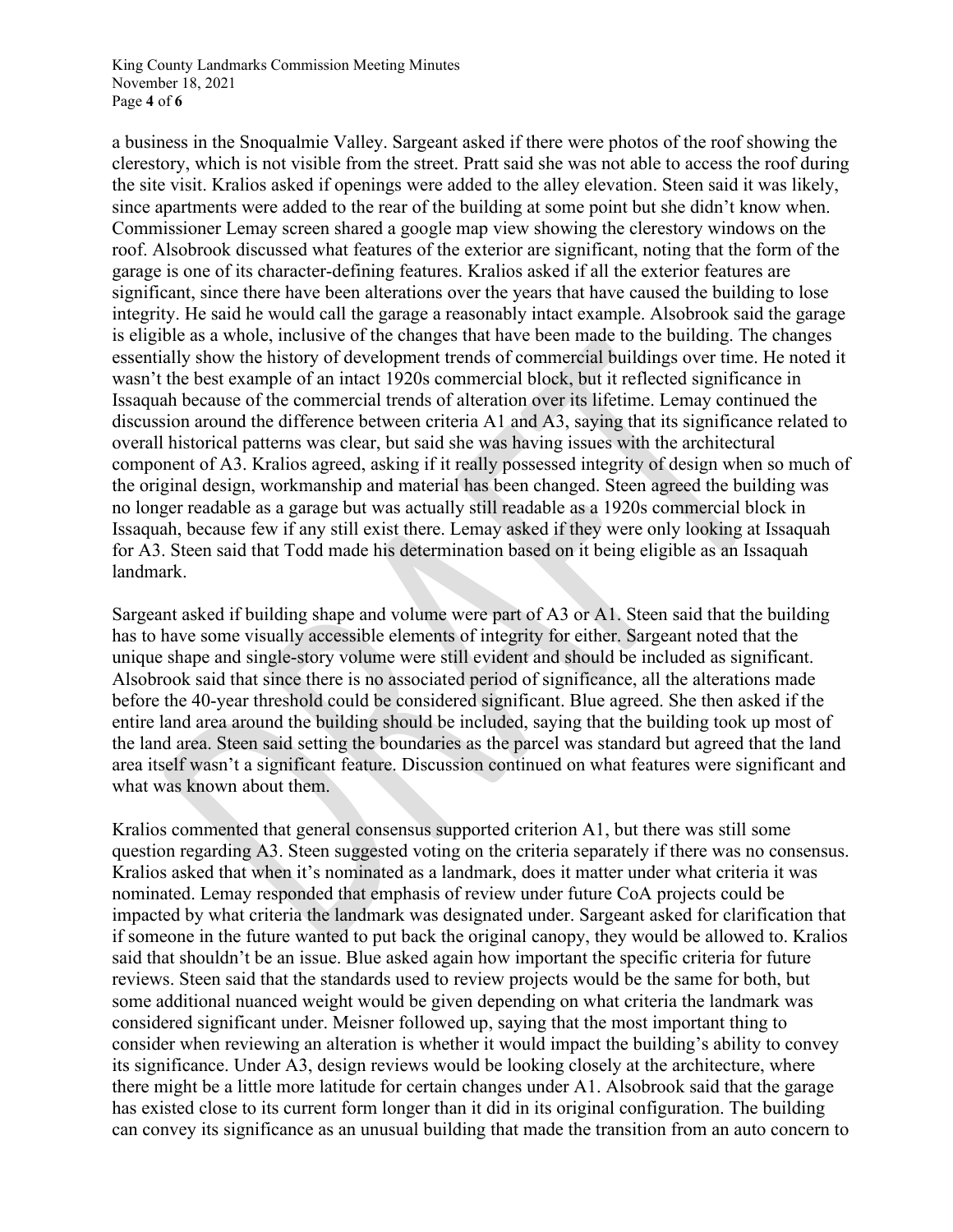King County Landmarks Commission Meeting Minutes November 18, 2021 Page **5** of **6**

a retail space. Alsobrook supports A1 and A3, since the architectural design of the building as it exists now is directly related to its change in purpose. Lemay said that her interpretation of A3 indicates a significant piece of architecture in Issaquah. If there are no other buildings of this type in Issaquah that are significant under architecture, and this is the best example of its type, then yes, it is significant under A3. Alsobrook responded that there is the potential to introduce an elitism in assessing architecture under a strict interpretation. He said the garage is essentially vernacular, and a good example of its type because of its developmental changes. Lemay concurred. Lake noted it was a rare example of a commercial block type in Issaquah.

Kralios brought up issues with past nominations missing important underrepresented communities or contextual information, asking if all bases had been covered in the research. Pratt said that the research had been as complete as it could be at this point. Steen commented that Kralios point was a good one, which should be raised when considering nominations. Kralios said he didn't intend to question Pratt's research, but believes bringing up this point of past oversight is important. Blue agreed. Lake asked for a motion.

Sargeant/Blue moved to approve designation of the Coutts Garage as an Issaquah Landmark under criteria A1 and A3 with the following features and boundaries of significance: all exterior features of the building and all land area within the parcel boundaries. The motion passed 7-0.

#### **PUBLIC COMMENT:** None

**ADJOURN:** The ILC adjourned at 6:22 p.m.

## **Convene KING COUNTY LANDMARKS COMMISSION**

**APPROVAL OF MINUTES:** Lake asked for any changes/corrections to the August 26<sup>th</sup> and September 23<sup>rd</sup> meeting minutes. Alsobrook corrected the attendance list for the September meeting, as he was listed as both present and absent. Lake called for a motion.

Kralios/Lemay moved to approve the August 26, 2021 meeting minutes of the King County Landmarks Commission. The motion passed 6-0.

Blue/Kralios moved to approve the corrected September 23, 2021 meeting minutes of the King County Landmarks Commission. The motion passed 5-0, with Commissioner Alsobrook abstaining.

#### **PUBLIC COMMENT:** None

**HISTORIC PRESERVATION OFFICER'S REPORT:** Meisner reported on the 2021 Spellman Awards preparation, saying that video production was underway, and it was coming together smoothly. She is hoping the awards air before the end of the year. She also alerted the Commission that the HPP office has received a designation termination request for the site of the demolished Pacific Coast Coal Company Administration Building. The Commission approved the building's demolition in 2016, and the new owners are following up to remove the designation of the site. Meisner said there may be some public interest in the hearing, asking that if community